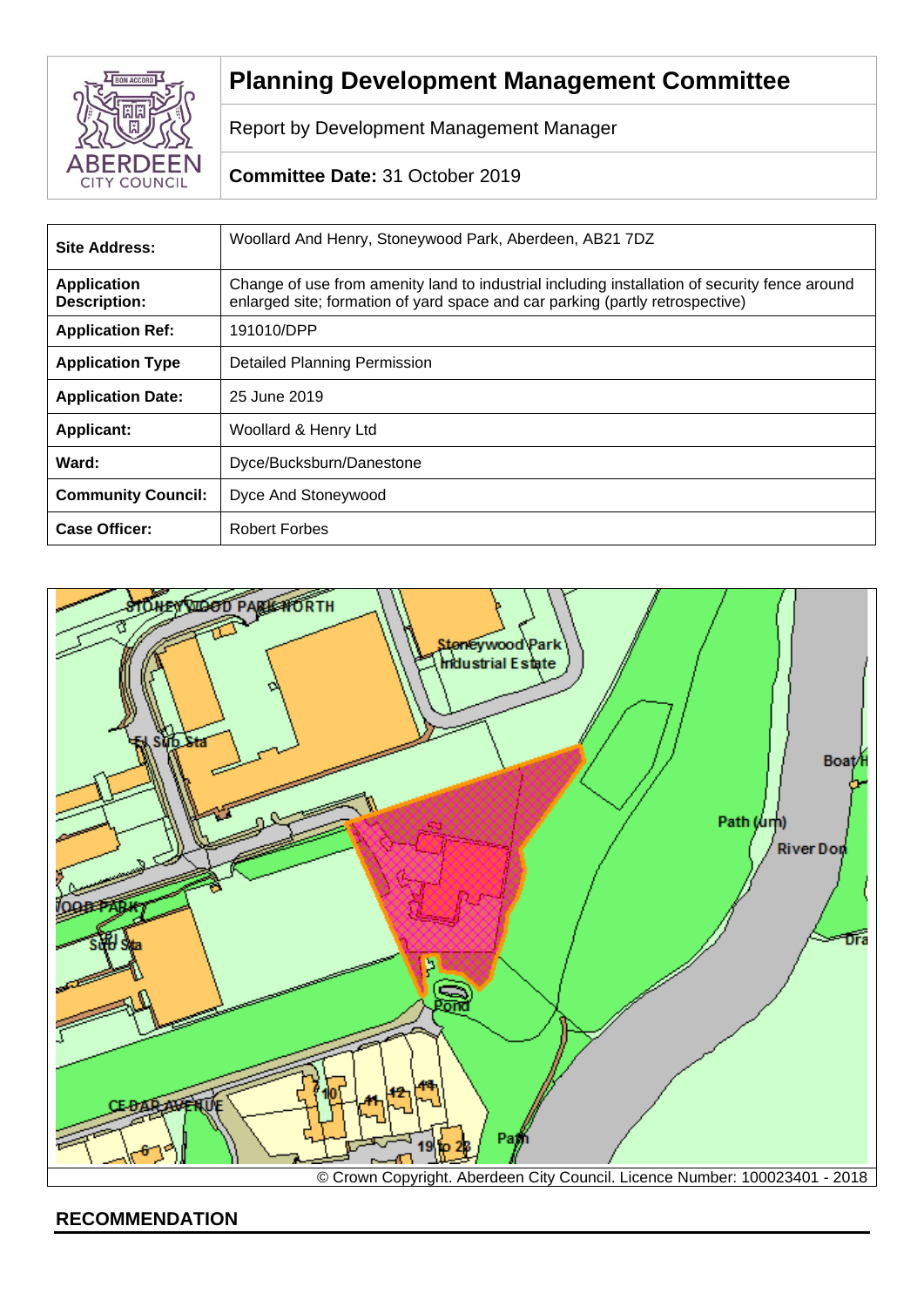## Refuse and Enforce

# **APPLICATION BACKGROUND**

#### **Site Description**

The site comprises existing industrial premises (approx. 5000 square metres) together with adjacent undeveloped woodland located to the north, east and south. It is accessed via Stoneywood Park within an industrial estate. The woodland forms part of a larger woodland area which was to be retained as public open space in association with the adjacent housing development but has been purchased by the applicant.

Immediately to the east of the site is a recently constructed public path which functions as a recreational route and runs along a wooded riverside embankment. The south of the site is bounded by a SUDS pond developed as part of the adjacent housing development. To the south of this lies a suburban housing development (allocated as OP17 – Stoneywood in the Aberdeen Local Development Plan). Mature woodland / tree belt extending west from the site, parallel to Cedar Avenue and towards Stoneywood Road is protected by a Tree Preservation Order (No.257).

# **Relevant Planning History**

| <b>Application Number</b> | Proposal                                               | <b>Decision Date</b>             |
|---------------------------|--------------------------------------------------------|----------------------------------|
| 190152/DPP                | Change of use from amenity land to 19.03.2019          |                                  |
|                           | industrial including installation of                   |                                  |
|                           | security fence; erection of workshop Status: Withdrawn |                                  |
|                           | with offices and staff facilities with                 |                                  |
|                           | associated works and car parking                       |                                  |
|                           | (partly retrospective)                                 |                                  |
| 171180/DPP                | Extension of yard at Unit 1 Refused January 2018       |                                  |
|                           | <b>Stoneywood Park</b>                                 |                                  |
| 110790                    | Residential Development (425 houses)                   | 02.05.2102                       |
|                           | with supporting facilities / open space                | Approved with conditions / legal |
|                           | (Stoneywood Estate)                                    | agreement                        |
|                           |                                                        |                                  |

#### **APPLICATION DESCRIPTION**

#### **Description of Proposal**

Change of use of the amenity open space / woodland to form open yard space / ancillary land associated with the existing industrial use. The additional area of land is about 4500 square metres of which approximately 250 square metres would be yardspace at the south edge of the site. The agent has advised that the additional yard space is urgently required by their clients due to the amount of business this company generates for Aberdeen and the North-East and the requirement to store materials for their business to keep pace with this demand.

The proposal has been amended by deletion of a proposed workshop/office building and yard space located at the north of the site. In mitigation of the proposed tree removal a hedge is proposed to be planted along the eastern site boundary, immediately adjacent to the existing public path. A total of 43 parking spaces would be provided on site (compared to 35 currently). 6 of these spaces would be located on an area of existing trees located at the west edge of the site.

A 2.3m high chainlink metal security fence has been constructed immediately west of the existing public path. The mesh section of the fence is 1.9m high and is surmounted with 3 horizontal barbed wire strands. Retrospective permission is sought for this element of the works.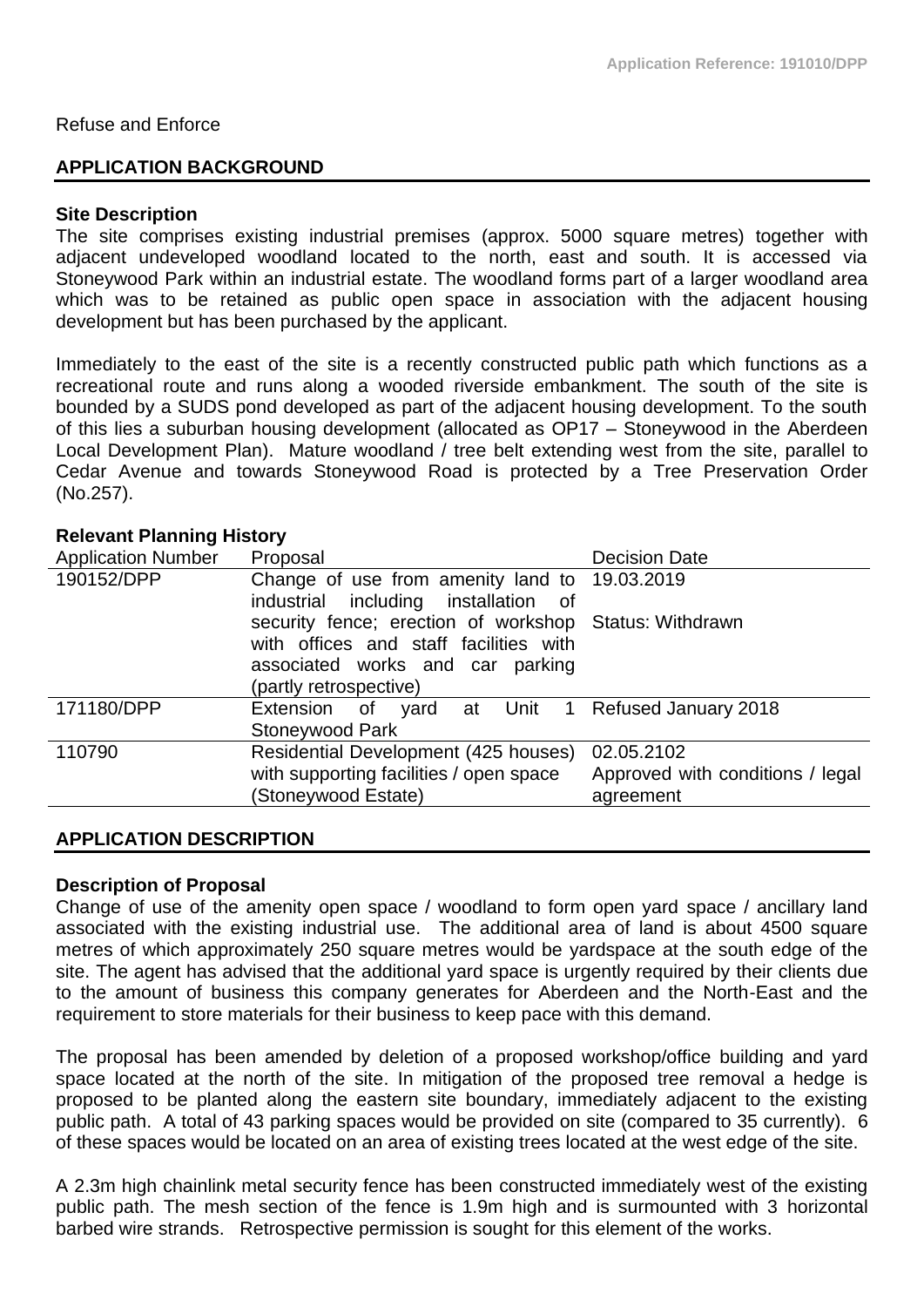# **Supporting Documents**

All drawings and supporting documents listed below can be viewed on the Council's website at:

[https://publicaccess.aberdeencity.gov.uk/online](https://publicaccess.aberdeencity.gov.uk/online-applications/applicationDetails.do?activeTab=documents&keyVal=PTNR52BZH6S00)[applications/applicationDetails.do?activeTab=documents&keyVal=PTNR52BZH6S00.](https://publicaccess.aberdeencity.gov.uk/online-applications/applicationDetails.do?activeTab=documents&keyVal=PTNR52BZH6S00)

Tree Survey; Bat Survey

# **Reason for Referral to Committee**

The application has been referred to the Planning Development Management Committee because in excess of 6 objections have been received and thus falls outwith the Council's Scheme of Delegation.

# **CONSULTATIONS**

**ACC - Roads Development Management Team** – No public / road safety concerns identified. Note that 8 additional car parking spaces are proposed.

**ACC - Environmental Health** – The proposal is nearby to residential property on Cedar Avenue which lie approximately 20 metres to the south of the site. Advise that insufficient information exists to provide a definitive response on the matter of noise impact and specifically, whether the undertakings at the proposed development have potential for an adverse noise impact on the amenity of the occupants of existing neighbouring residences. Request that a condition be imposed to address potential contamination.

**Aberdeen International Airport –** The proposed development has been examined from an aerodrome safeguarding perspective and could conflict with safeguarding unless any planning permission granted is subject to a condition regarding bird management.

**Dyce And Stoneywood Community Council** – Object due to conflict with policy NE5 regarding protection of trees / woodland. Consider that the mature woodland is a key landscape feature of the banks of the River Don. Note that the site is zoned as green space network and lies within OP17 opportunity site for residential development. Note that the security fence has been installed and request its removal.

# **REPRESENTATIONS**

One letter of support has been received from a resident of Inverurie, pointing out that significant tree removal has already taken place on land to the south of the site, to enable the adjacent housing development and referring to economic benefits of the proposal (e.g. job creation).

53 objections have been received, primarily from residents of the adjacent housing areas. Their concerns relate to -

- Loss of mature woodland / trees (96 trees);
- Loss of urban green space / green space network;
- Conflict with policies NE1 / NE3 / NE5;
- Adverse impact on wildlife;
- Adverse impact on the setting / enjoyment of the recreational public footpath to the east;
- Increased noise / visual intrusion / light pollution / loss of tree screening and associated adverse impact on residential amenity;
- Availability of surplus brownfield industrial premises / yard space in the local area;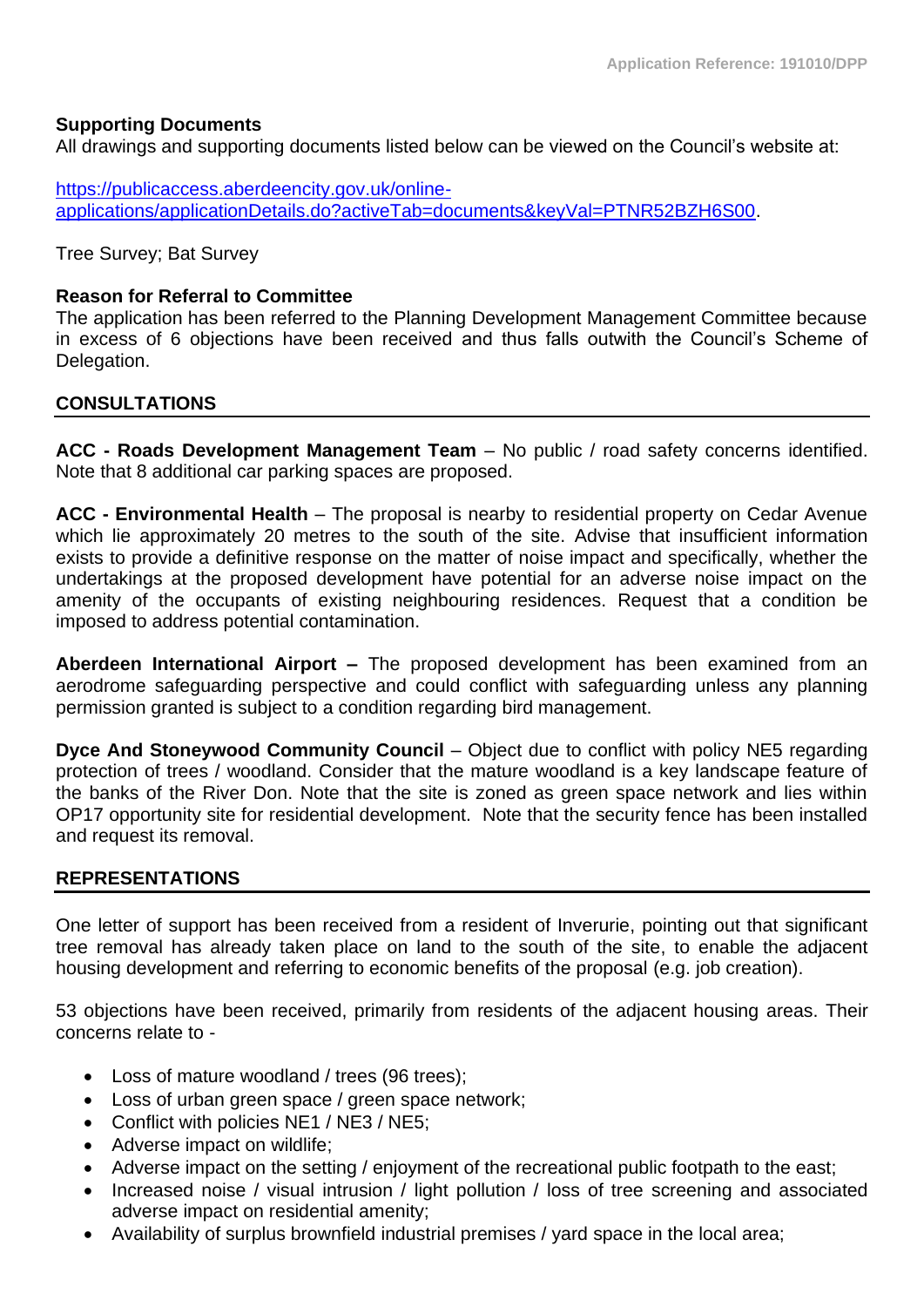- Alleged unauthorised tree removal / works and erection of a security fence;
- Visual / safety impact of fence on users of the path due to effective reduction in its usable width;
- Increased physical pollution risk associated with the proposed use, including risk to the river Don;
- Positive mental health benefit of existing woodland;
- Adverse climate change impact associated with woodland removal;
- History of previous refusal nearby (at opposite end of Cedar Avenue);
- Adverse impact on house prices (not a planning matter);
- Inability to mitigate loss of mature woodland / trees;
- Creation of an undesirable precedent for similar proposals for expansion of industrial sites.

Many objectors also request that enforcement action be taken to secure removal of the unauthorised security fence which currently runs along the eastern edge of the path and now separates it from the woodland to the west.

## **MATERIAL CONSIDERATIONS**

## **Legislative Requirements**

Sections 25 and 37(2) of the Town and Country Planning (Scotland) Act 1997 require that where, in making any determination under the planning acts, regard is to be had to the provisions of the Development Plan and that determination shall be made in accordance with the plan, so far as material to the application unless material considerations indicate otherwise.

# **National Planning Policy and Guidance**

Scottish Planning Policy 2014 (SPP)

- Para 194 (A Natural, Resilient Place Policy Principles)
- Para 216 218 (A Natural, Resilient Place Woodland)

The Scottish Government's Policy on Control of Woodland Removal 2009 – This expresses a strong presumption in favour of protecting Scotland's woodland resources and provides policy direction for decisions on appropriate woodland removal in Scotland.

PAN60 (Natural Heritage) - 2000 PAN 65 (Planning and Open Space) 2008

Draft Guidance on Net Economic Benefit and Planning - 2016

## **Aberdeen City and Shire Strategic Development Plan 2014 (SDP)**

The purpose of the SDP is to set a spatial strategy for the future development of the Aberdeen City and Shire. The general objectives of the plan are promoting economic growth and sustainable economic development which will reduce carbon dioxide production, adapting to the effects of climate change, limiting the use of non-renewable resources, encouraging population growth, maintaining and improving the region's built, natural and cultural assets, promoting sustainable communities and improving accessibility.

The SDP is now beyond its five-year review period. In the light of this, for proposals which are regionally or strategically significant or give rise to cross boundary issues between Aberdeen City and Aberdeenshire, the presumption in favour of development that contributes to sustainable development will be a significant material consideration in line with SPP.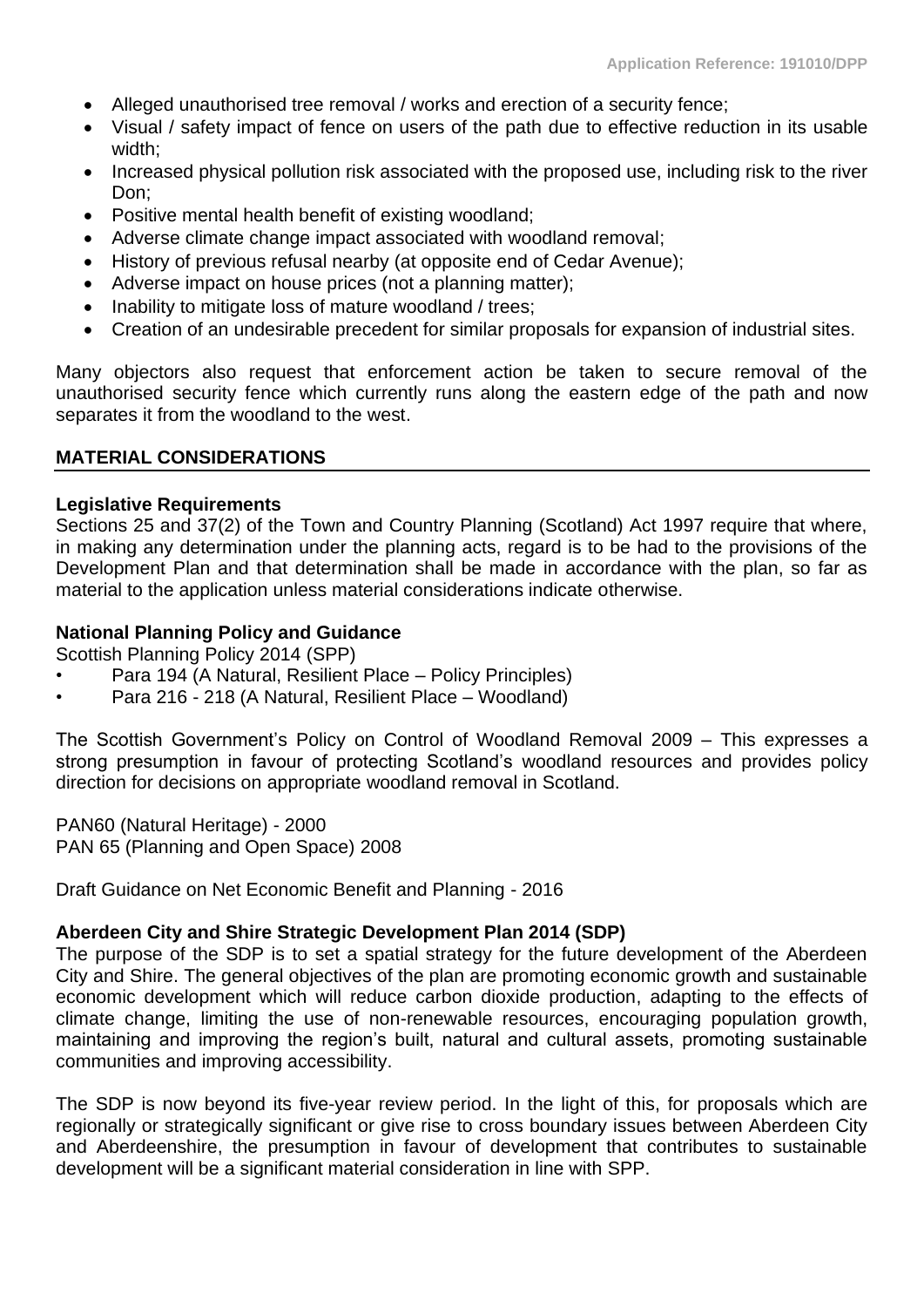The Aberdeen City Local Development Plan 2017 will continue to be the primary document against which applications are considered. The Proposed Aberdeen City & Shire SDP 2020 may also be a material consideration.

## **Aberdeen Local Development Plan 2017 (ALDP)**

D<sub>2</sub>: Landscape H1: Residential Areas NE1: Green Space Network NE3: Urban Green Space NE5: Trees and Woodland NE6: Flooding, Drainage & Water Quality NE8: Natural Heritage NE9: Access and Informal Recreation T3: Sustainable and Active Travel T5: Noise OP17: Stoneywood

# **Supplementary Guidance (SG) and Technical Advice Notes**

Stoneywood Development Framework and Masterplan 2011 **Noise** Landscape Natural Heritage Trees and Woodlands Green Space Network and Open Space

# **Other Material Considerations**

Open Space Audit 2010 River Don Corridor Framework 2012

Scotland's Forestry Strategy 2019 – 2029 (SFS), published by the Scottish Government (Scottish Forestry) in 2019. This has an objective to increase the contribution of woodland to a healthy and high quality environment. It also recognises the important contribution that individual trees outside of forests and woodlands make to enhancing Scotland's rural and urban landscapes, their role in addressing air pollution, and their biodiversity and cultural value.

## **EVALUATION**

## **Principle of Development**

In terms of assessment against the Strategic Development Plan, due to the small scale of this proposal the proposed development is not considered to be strategic or regionally significant, or require consideration of cross-boundary issues and, therefore, does not require detailed consideration against the SDP. Although the development has been amended to delete a proposed workshop work, it would result in the conversion of amenity woodland to industrial land. This raises significant policy conflicts, as identified below, as the undeveloped parts of the site do not lie within an area identified for industrial development and there is potential for conflict with residential amenity. The development is considered to be contrary to various local plan policies and related strategies and to supplementary guidance as set out below.

## **Residential Amenity**

The yard is currently 77m away from the closest house to the south (14 Cedar Avenue), with its garden edge being 46m from the yard. The development would result in these distances being reduced by 12m.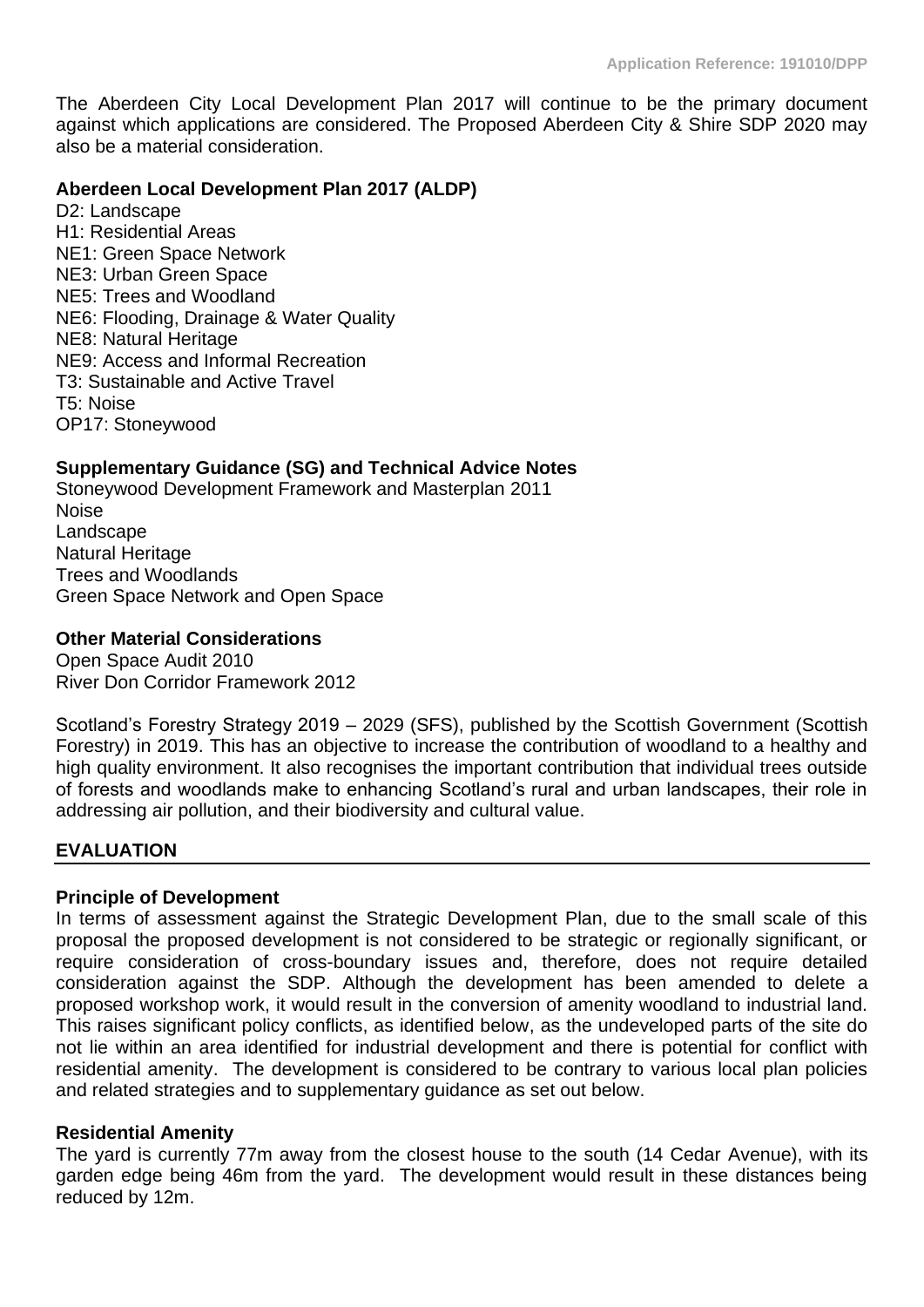Notwithstanding that no noise impact assessment has been submitted, as required to assess the impact of the proposal relative to local development plan policy T5 (Noise) and related guidance, the expansion of the industrial use at the site onto adjacent land, which is not allocated for industrial purposes would detract from the residential amenity of the area (by reason of loss of amenity space and intervening woodland, the increased proximity of industrial operations to housing and potential noise disturbance, visual intrusion and light pollution that would result) such that the proposed development is contrary to the objective of policy H1. It would result in the loss of valuable and valued areas of open space which form part of a consented housing development (reference 110790) and would have an unacceptable impact on the character and amenity of the surrounding area. The loss of valued open space and unacceptable impact on the amenity of the surrounding area result in conflict with specific criteria within policy H1.

# **Loss of Trees / Woodland**

Policy NE5 Trees and Woodlands expresses a presumption against all activities and development that will result in a loss of, or damage to, trees and woodlands that contribute to nature conservation, landscape character, local amenity or climate change adaptation and mitigation. A tree survey of the affected area has been submitted by the applicant and reviewed by the Council's Environmental Policy Team.

In terms of climate change mitigation objectives, the removal of trees / woodland and its conversion to industrial use / yard space would result in an adverse impact due to the consequent erosion of tree woodland / cover within the City and the inability to effectively mitigate the loss of the mature woodland within the site by replacement planting / creation of new woodland.

Notwithstanding that none of the trees within the site have statutory protection by virtue of a Tree Preservation Order or location within a conservation area, there remains a statutory duty to have regard to protection of trees in considering planning applications. The Council's Tree Officer has advised that the submitted tree report is inadequate as it does not comply with the relevant British Standard. Notwithstanding that technical point, extensive tree removal forms part of this proposal which would result in an unacceptable loss of tree cover and subsequently a negative impact on both landscape quality and biodiversity. Approximately 96 established trees would be removed, including mature deciduous (primarily beech) specimens of amenity value. The proposal does not therefore accord with policy NE5 and related guidance. The Council's Tree Officer has advised that the loss of this area of woodland would also expose other trees which would otherwise be protected from the wind. This risks tree loss beyond that identified in the applicant's tree report.

Although the submitted plans imply that some trees would be retained with the site, the long term practicality of ensuring retention of mature trees within the context of an industrial yard / use is highly questionable, given permitted development rights in relation to formation of hard surfaces within industrial sites and unlikely to be a sustainable proposition, even if conditions were imposed in attempt to secure such tree retention / minimise disturbance during construction (e.g. due to formation of yard space/hardstanding and conflict with operational requirements). It is highly likely that if change of use were granted, all such trees within the site would be at risk of subsequent removal due to their conflict with operations within the proposed yard space.

Use of conditions would not offset or mitigate the adverse environmental impact of the development given the direct and significant loss of mature woodland and the sensitivity of the location of the site adjacent to the River Don and a popular public recreational path.

The Scottish Government's Policy on Control of Woodland Removal applies and requires that woodland removal should be allowed only where it would achieve significant and clearly defined additional public benefits. In appropriate cases a proposal for compensatory planting may form part of this balance. Approval for woodland removal should be conditional on the undertaking of actions to ensure full delivery of the defined additional public benefits. In this context, whilst it has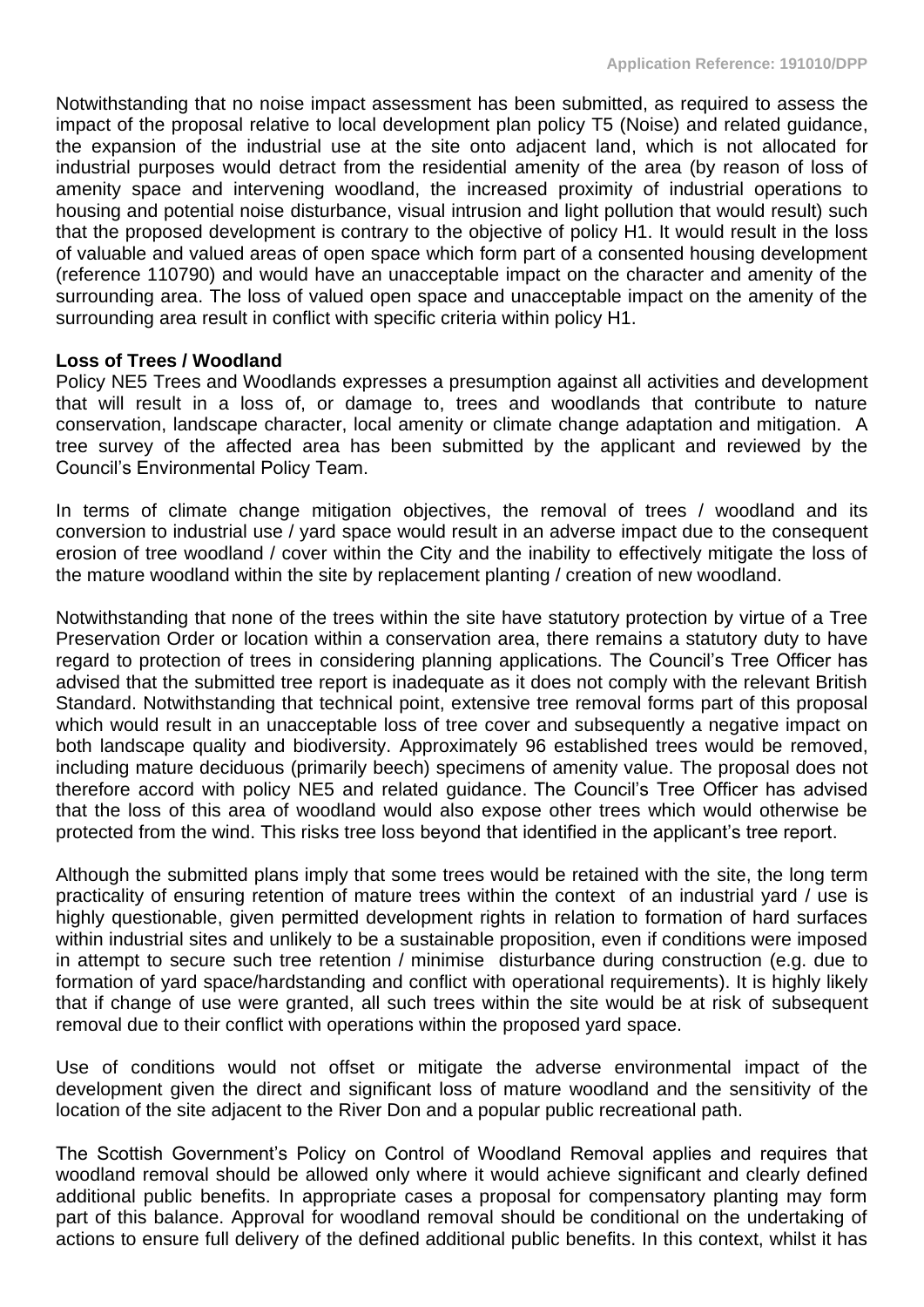been indicated that this development would aid continued expansion of the business, it is not considered that such potential limited economic benefit would represent an overriding wider public benefit, so as to outweigh the negative public impacts set out above and as such does not comply with the Scottish Government's policy. Indeed, such expansion could be facilitated by relocating to a more suitably sized premises or constructing new premises on allocated business and industrial land, for which there is a plentiful supply within the Aberdeen City region.

As the mature deciduous woodland / trees on the site contribute to a high quality environment, their removal would conflict with a key objective of the SFS.

# **Loss of Greenspace / Open Space**

PAN 65 states that -

*"The planning system plays an important role in protecting valuable and valued open*  space... The credibility of the planning system can be significantly undermined when *policies on the protection and provision of open space are set aside in development management decisions without sound and clear justification."*

The woodland within the site forms part of open space as designated within the Stoneywood masterplan and OP17 housing development. It is clearly valued by residents of this development, as evidenced by the scale of objection. The greenspace within the site is part of the Green Space Network Core with links to Local Nature Conservation Site (LNCS) River Don Corridor, Stoneyhill, Grandhome / Persley, Kirkhill North.

Notwithstanding that the site has been purchased by the applicant, the conversion of the woodland within the site to industrial yard space and the position of the existing fence results in unacceptable loss of and severance of public access to the woodland area within the site, in conflict with the objectives of policies NE1, NE3 and NE9, and PAN 65. It is noted that no replacement public open space is proposed.

Through the Community Council's response and representations from individual residents, it has been made clear that the local community in the area place particular value on the green space which exists in and around Stoneywood Estate, both in terms of what it contributes towards the parkland character of the area and the wildlife habitat it provides. Several representations highlight the range of wildlife which can be found in the woodland, including red squirrels (a protected species), deer, foxes and birds. By encouraging connectivity between habitats, the Green Space Network helps to improve the viability of species and the health of isolated habitats and ecosystems.

The proposed development is clearly in contravention Policy NE3 and related guidance as it would result in the loss of an area of woodland, considered to be urban green space. No equivalent green space is proposed and even if it was, the relevant additional criteria could not be met, such as the proposal having no significant loss to the landscape character and amenity of the site and surrounding area.

The removal of the woodland would evidently destroy this part of the green space network and erode the network in the wider sense. It may also encourage other businesses within Stoneywood Industrial Estate to seek the removal of other parts of the woodland belt. The use of conditions would not offset or mitigate the adverse environmental impact of the development given the direct and significant loss of mature woodland and the sensitivity of the location of the site adjacent to the River Don and a popular public recreational path.

## **Landscape Impact**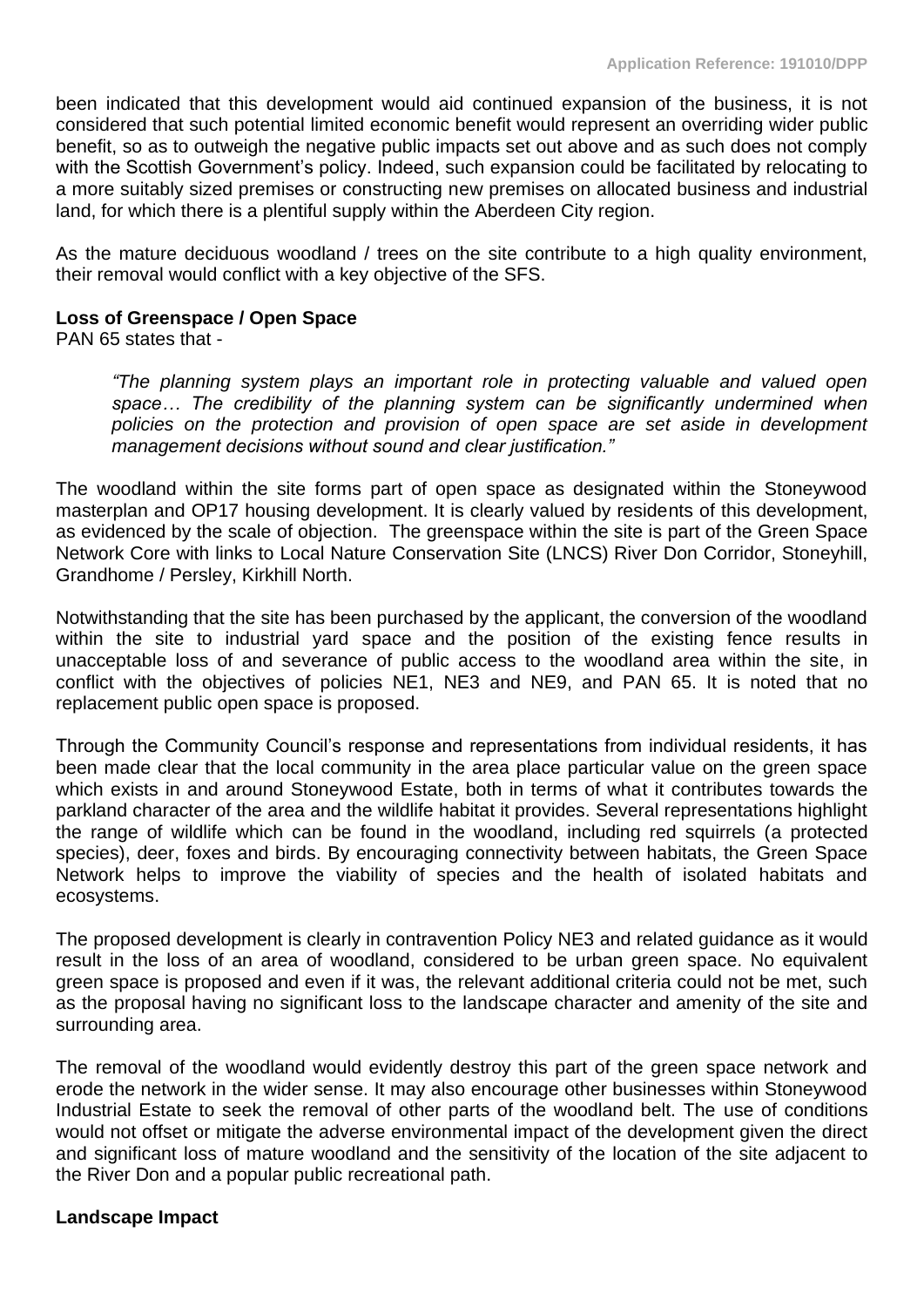Although no landscape and visual impact assessment has been submitted in support of the proposals, indicative landscape proposals are included on site. Notwithstanding a lack of some details, it is considered that the general impact of the proposal can be sufficiently assessed relative to the objectives of local development plan policies D1 and D2 and related guidance.

The conversion of the woodland to industrial yard space / use and the loss of mature trees proposed is considered to result in a direct adverse landscape impact, particularly given the sensitive riverside location of the woodland and that this landscape change would be highly visible to users of the public path adjacent to the site and residents of some houses located to the south. Many of the objectors recognise that the path and woodland is a valuable recreational asset located with a natural environment of high quality. Its location running along the bank of the river Don adds increased weight to this landscape sensitivity, as recognised by various Council approved documents, including the Stoneywood Development Framework and Masterplan of 2011 and the River Don Corridor Framework of 2012.

In addition to this impact, the fence which has been installed is considered to have a significant adverse impact on an important local natural landscape feature (i.e. mature open woodland) and the setting of the public path. Given that it is positioned immediately adjacent to the public path, there is no space for intervening soft landscaping to screen it from that sensitive receptor. The industrial appearance of the fence is particularly visually incongruous in such a sensitive woodland setting, and results in significant detriment to the amenity and enjoyment of the open space area. The fence is therefore considered to conflict with local development plan policies D1 and D2 It is considered that a relocated fence / boundary treatment on the edge of the existing authorised industrial site would provide adequate security for that operator.

Use of conditions would not offset or mitigate the adverse environmental impact of the development given the direct and significant loss of mature woodland and the sensitivity of the location of the site adjacent to the River Don and a popular public recreational path.

# **Ecological Impact**

PAN 60 states that -

*"The planning system has a vital role to play in safeguarding the natural heritage and building environmental capital… Networks of green open space in and around our urban areas make it possible for people to maintain daily contact with nature and offer opportunities for local communities to play an active part in caring for the environment."*

Although the site is not protected by statutory natural heritage designations, it includes mature woodland located adjacent to the river Don and which fulfils an important role as a wildlife corridor, such that there is a relatively high degree of ecological sensitivity. The submitted bat survey has been reviewed by Council officers and is considered to demonstrate that there would be no direct / adverse impact on bat roosts. However, no other ecological surveys have been submitted and it is known that protected species such as red squirrels are present in the wider Stoneywood area.

Removal of mature trees on this scale and conversion of the woodland to industrial use would inevitably reduce the ecological value of the site by reason of the loss of existing habitat / foraging potential. Such erosion of an established woodland is therefore considered to conflict with the objectives of policy NE8, related guidance and PAN60.

## **Surface Water Drainage**

The development would be likely to result in increased surface water runoff due to hard infrastructure required by the development. It may also result in increased pollution risk to the river Don. Replacing woodland with hard concrete / impervious yard space would contribute towards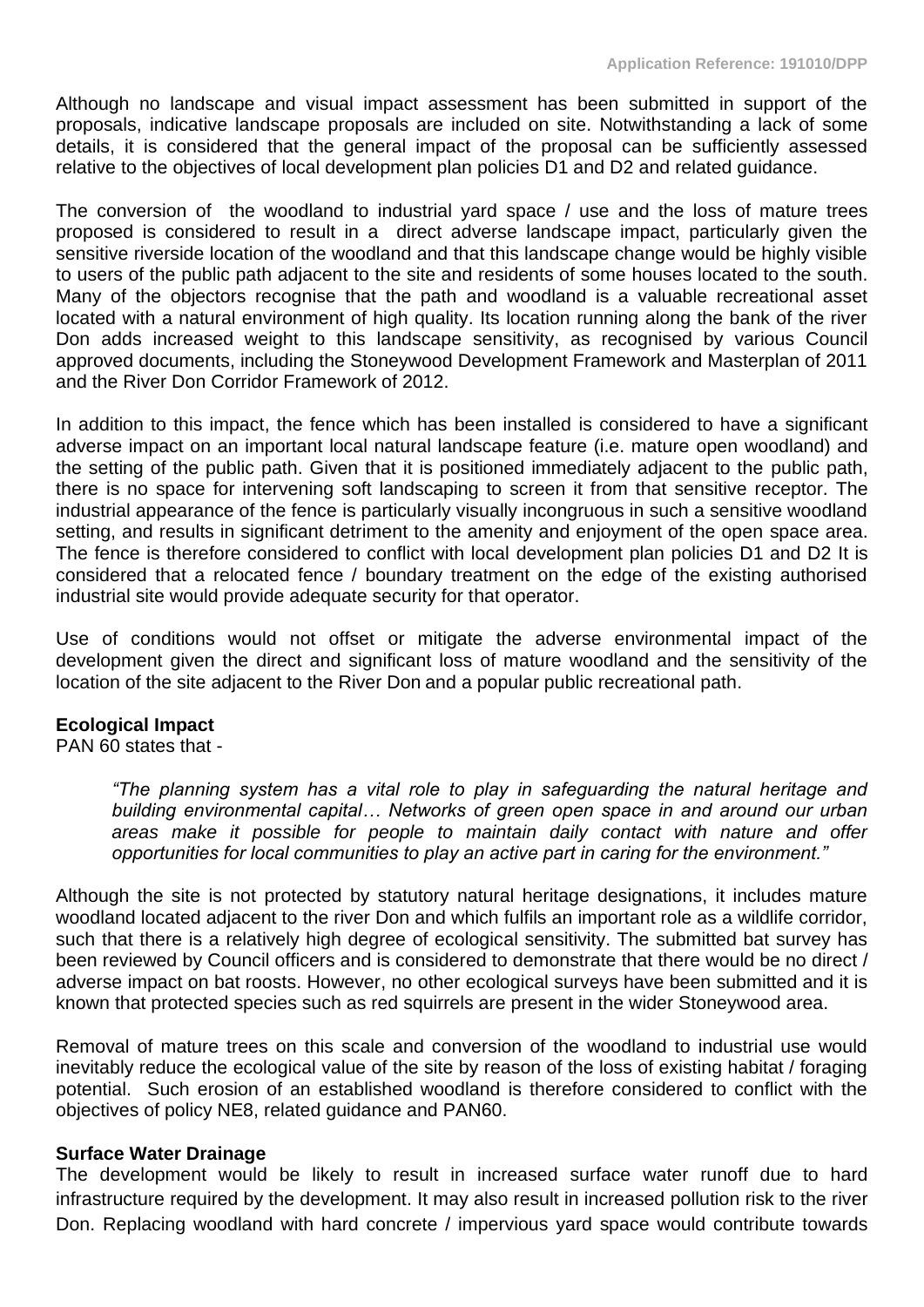surface water runoff causing localised risk of flooding and carrying pollutants to the nearby water bodies.

No Drainage Impact Assessment has been submitted to allow assessment by ACC Flooding Team and analysis relative to policy NE6. Given that no SUDS measures are proposed within the site, the proximity of the site to the river Don, the proposed industrial use and the undeveloped nature of the existing woodland, there is a risk that approval would result in increased risk of pollution and/or increased flood risk to adjacent land. Incorporation of SUDS within the site or on adjacent land would be likely to result in increased loss of adjacent woodland / trees as is evident in relation to the adjacent housing development.

# **Socio- Economic Considerations**

No material evidence has been provided that the development would result in a net economic benefit that would justify approval contrary to the various policies which it infringes. Although the applicant claims that the development is urgently required to enable growth of the business at the site, it is noted that the previous application for the same proposal was withdrawn in March 2019. In light of the downturn in oil and gas activity in the Aberdeen area and the availability of surplus and undeveloped industrial land it is considered likely that the proposed development could be accommodated on business / industrial zoned land elsewhere within the Aberdeen area**.** 

No evidence has been provided that the proposal would result in significant social benefits that outweigh the adverse environmental impacts or that the proposal would contribute to the objective of sustainable economic development.

# **Road / Public Safety**

Although many of the objectors identify a concern that the fence creates a safety hazard due to its proximity to the path and effective narrowing of the usable width of this recreational pedestrian / cycle through route, the Council Roads officers have not identified this as a concern. However, the planting of a screen hedge immediately adjacent to the path as proposed may conflict with user perceptions of public safety, reduce the open nature of its setting and may therefore reduce the attractiveness of the path to users in conflict with the objective of policy T3. Any intensification in the vehicular use of the existing site access due to the limited additional car parking proposed on site is not considered to result in traffic generation concerns / adverse impact on the public road network.

## **Preceden**t

In light of the previous planning application for extension of yard space at Unit 1 Stoneywood Park, there is recent evidence of pressure for similar proposals nearby. Approval of the application would result in the creation of an undesirable precedent for similar proposals for expansion of nearby industrial sites resulting in further loss of trees and woodland and encroachment towards a residential area.

# **Enforcement Action**

The fence which has been installed is considered to have a significant adverse impact on an important local natural landscape feature (i.e. mature open woodland) and the setting of the public path. Given that it is positioned immediately adjacent to the public path, there is no space for intervening soft landscaping to screen it from that sensitive receptor. The industrial appearance of the fence is particularly visually incongruous in such a sensitive woodland setting, and results in significant detriment to the amenity and enjoyment of the open space area. The fence is therefore considered to conflict with local development plan policies D1 and D2. Notwithstanding that the site has been purchased by the applicant, the position of the fence results in unacceptable severance of public access to the woodland area within the site in conflict with the objectives of policy NE1, NE3 and NE9. It is considered that a relocated fence / boundary treatment on the edge of the existing authorised industrial site would provide adequate security for that operator. It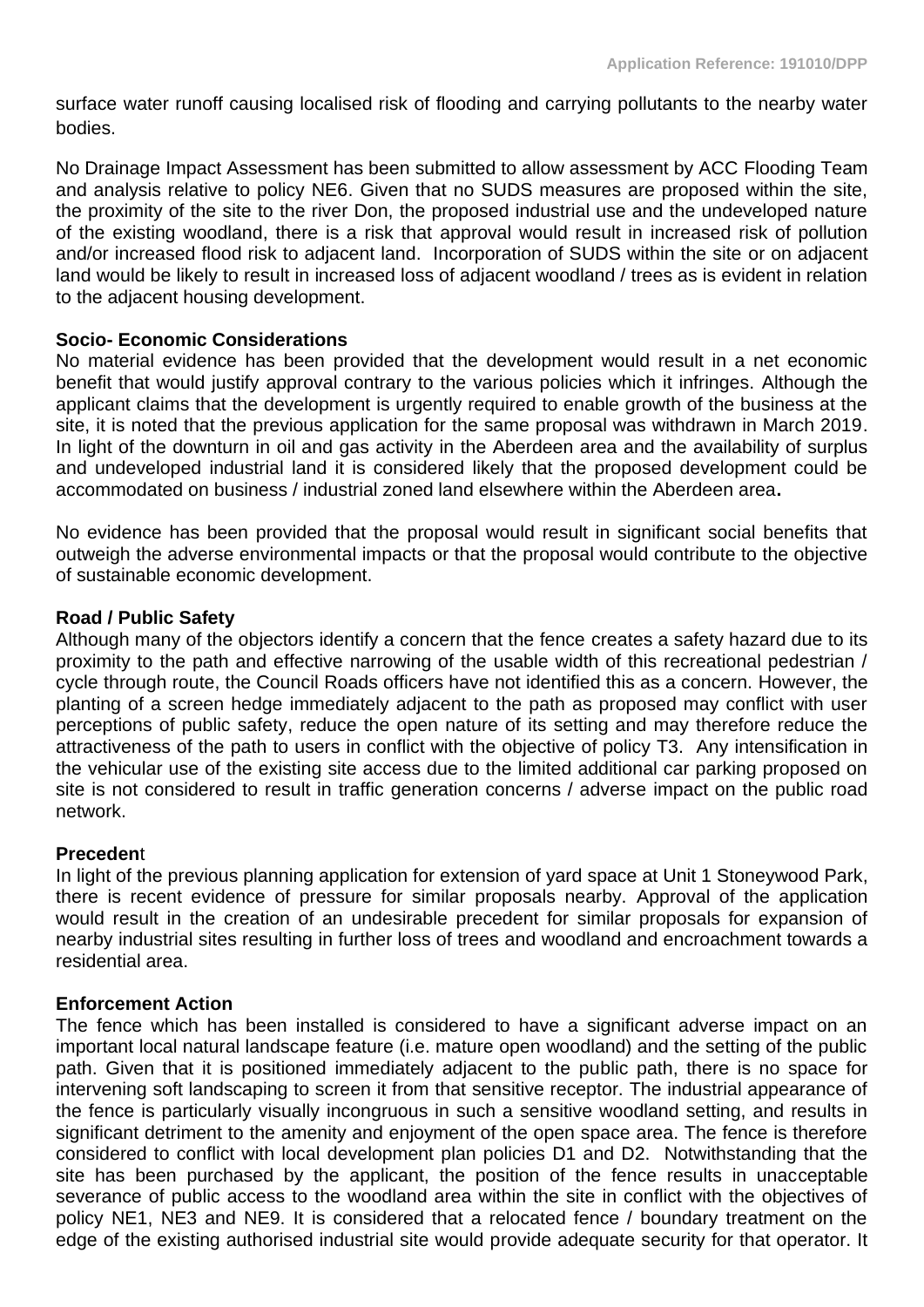is therefore considered that enforcement action should be sought in order to remove the existing fence and enable public access to the woodland.

# **Other Considerations**

Impact on property values is not a material planning consideration.

# **Conclusion**

The extensive loss of trees / woodland proposed and conversion of the green space within the site to industrial use is considered to be unacceptable and would not be outweighed by any significant economic / social benefit. Enforcement action is required to remove the unauthorised fence.

In the event that the Committee do not agree with the recommendation, members may wish to consider the need for further environmental impact information (e.g. revised tree survey, landscape and visual impact assessment, further ecological surveys, drainage impact assessment and noise impact assessment) to be submitted prior to determination, as requested by relevant consultees (e.g. the Council's Environment Policy Team and Environmental Health Service).

# **RECOMMENDATION**

1.Refuse planning permission;

2. Instruct enforcement action to secure removal of the unauthorised security fence.

# **REASON FOR RECOMMENDATION**

## **1.Reasons for refusal -**

## Loss of Mature Trees / woodland

The loss of mature woodland / established trees directly conflicts with the objectives of policy NE5 Tree and Woodland) of the Aberdeen Local Development Plan 2017 and wider climate change mitigation objectives and the objectives of sustainable development. It is considered that the extent of loss of mature trees cannot be adequately mitigated by replacement planting on site. Use of conditions / compensatory planting would not adequately offset / mitigate the adverse environmental impact of the development given the direct and significant loss of mature woodland and the sensitivity of the location of the site adjacent to the River Don and a popular public recreational path.

## Loss of Greenspace / Open Space

Notwithstanding that the site has been purchased by the applicant, the conversion of the woodland within the site, which forms part of a consented housing development, to industrial yard space and the position of the existing fence results in unacceptable loss of / severance of public access to the woodland area within the site in conflict with the objectives of policies NE1 (Green Space Network), NE3 (Urban Green Space) and NE9 (Access and Informal Recreation) of the Aberdeen Local Development Plan 2017 and PAN 65. It is noted that no replacement public open space is proposed. Use of conditions would not offset / mitigate the adverse environmental impact of the development given the direct and significant loss of mature woodland and the sensitivity of the location of the site adjacent to the River Don and a popular public recreational path.

## Adverse Landscape Impact

The conversion of the woodland to industrial yard space and the loss of mature trees proposed is considered to result in a direct adverse landscape impact, particularly given the sensitive riverside